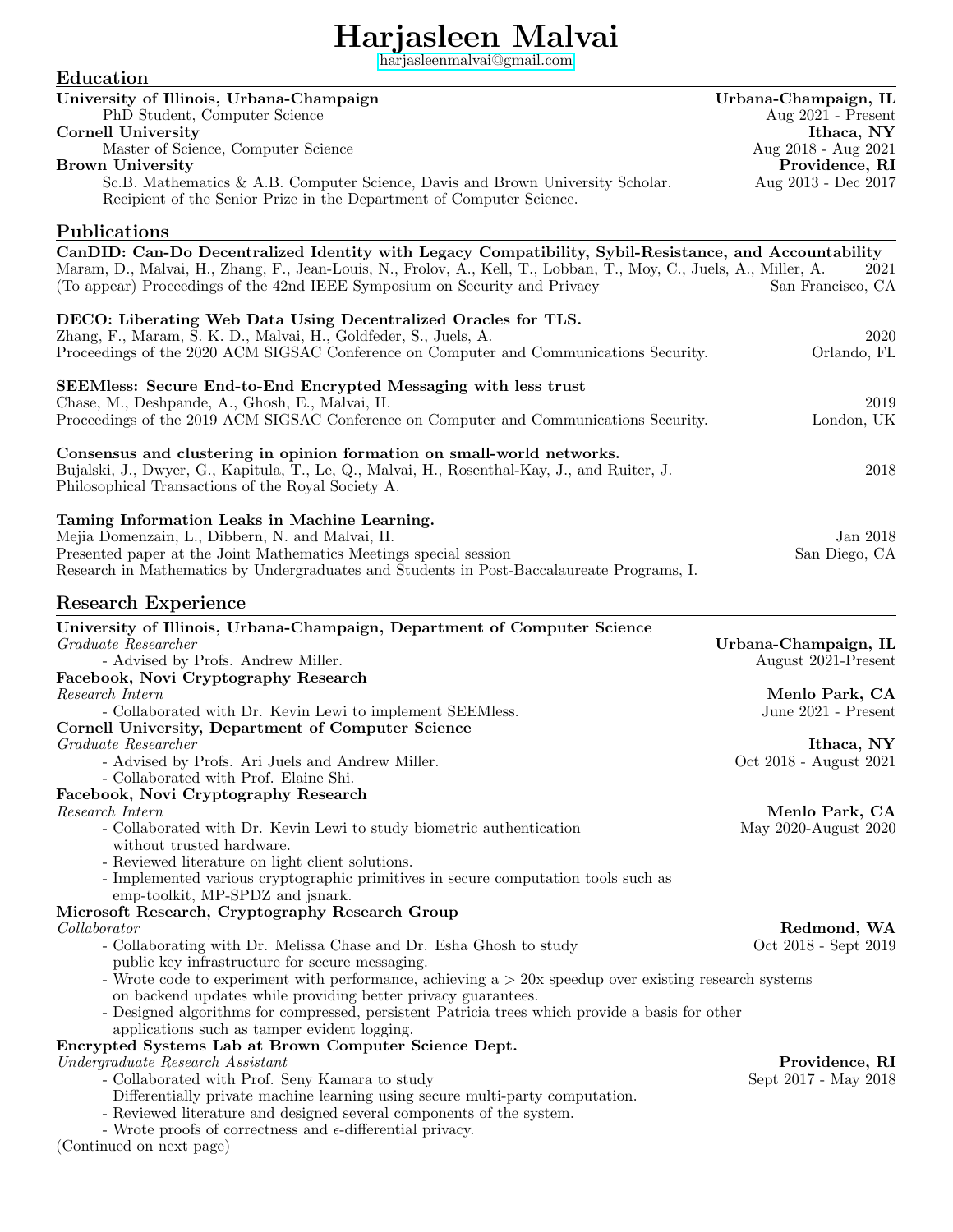#### Cryptography, Anonymity, Privacy and Security Lab at Brown Computer Science Dept. Undergraduate Research Assistant Providence, RI - Collaborated with Prof. Roberto Tamassia and Esha Ghosh to study Sept 2017 - Aug 2018 Zero-knowlege queries to a graph stored on the cloud. - Prototyped graph data structure computations. - Used Python's Charm Crypto Library to implement number theoretic computations. - Designed and implemented algorithms to compute zero-knowledge accumulators and proofs. - Used Python's multi-processing libraries and designed algorithms to optimize large computations. Institute for Pure and Applied Mathematics - UCLA Research in Industrial Projects for Students: Google Project, Researcher and Project Manager **Los Angeles, CA** - Researched and prototyped problems on Preserving privacy in machine learning. June 2017 - Aug 2017 - Completed detailed statement of work, mid-term progress report and final report with team. - Organized tasks, coordinated with team members and communicated with mentors. - Made original models, reviewed literature, identified and solved relevant problems. - Presented research to general as well as technical audiences. University of Michigan, Department of Mathematics NSF-Research Experience for Undergraduates: Researcher, Brown LINK Award Recipient **Ann Arbor, MI** - Collaborated with Dr. Patrick Boland to study a Generalization of Dedekind Sums. May 2016 - Sept 2016 - Presented research at the Young Mathematicians Conference at OSU (Columbus, OH). - Implemented algorithms for number theory computations (C++), made conjectures, proved original results. Institute for Computational and Experimental Research in Mathematics Summer@ICERM: Applied Math Researcher **Providence**, **RI**<br>Worked in a team on Applied Math research modeling the spread of ideas June 2016 - Aug 2016 - Worked in a team on Applied Math research modeling the spread of ideas using graph theory and differential equations. - Made original models, reviewed literature, identified and studied interesting special cases. - Ran MATLAB simulations to study the models. - Presented a poster at the UTRA Research Symposium and at Nebraska Conference for Undergraduate Women in Mathematics. - Academic paper accepted to Philosophical Transactions of the Royal Society A. Division of Applied Mathematics at Brown University Researcher in Generalizations of Chip-Firing Games **Providence, RI** Providence, RI - Received the Katherin T. Romer Undergraduate Teaching and Research Award May 2015 - Aug 2015

- to work with Prof. Caroline J Klivans.
- Studied the generalizations of Chip-Firing Games a discrete dynamical system.
- Ran simulations, proved lemmas and read papers.

### Awards and Honours

Initiative of CryptoCurrencies and Contracts Fellowship, Awarded fellowship (including tuition and stipend) for 2019-2020 academic year.

Brown University Department of Computer Science, Awarded department senior prize for academic work as well as service to Brown CS.

Brown University Department of Mathematics, Third place in the Hypatia Math Exam for Freshman.

### Undergraduate Conference Posters and Presentations

| Women's Intellectual Network Research Symposium                                          | March 2017     |
|------------------------------------------------------------------------------------------|----------------|
| - Accepted to present a poster on                                                        | Providence, RI |
| Consensus and clustering in opinion formation on small-world networks                    |                |
| at the Women's Intellectual Network Research Symposium.                                  |                |
| - Attended the various other mathematics talks and poster sessions at the conference.    |                |
| Nebraska Conference for Undergraduate Women in Mathematics                               | Feb 2017       |
| - Accepted to present a poster on                                                        | Lincoln, NE    |
| Consensus and clustering in opinion formation on small-world networks                    |                |
| at the Nebraska Conference for Undergraduate Women in Mathematics.                       |                |
| - Funded by the Institute for Computational and Experimental Research in Mathematics and |                |
| the Deparment of Mathematics at the University of Nebraska, Lincoln.                     |                |
| - Attended the various other talks and poster sessions at the conference.                |                |
| Young Mathematicians Conference                                                          | Aug 2016       |
| - Accepted to present Generalized Dedekind Sums at the Young Mathematicians Conference.  | Columbus, OH   |
| - Joint presentation with Samual Freedman of University of Michigan.                     |                |
| - Funded by the Department of Mathematics at Ohio State University.                      |                |
| - Attended various other mathematics talks and poster sessions at the conference.        |                |
| Math Slam event hosted by Association for Women in Mathematics Brown Chapter             | Nov 2015       |
| - Invited to present talk on Generalizations of Chip-Firing Games.                       | Providence, RI |
| Workshops and Conferences Attended                                                       |                |

## Workshops and Conferences Attended

**IC3 Blockchain Camp** June 2019 and 2020 - Worked on a privacy-preserving auction using HoneyBadgerMPC (2019). Ithaca, NY

- Attended various talks and workshops over the week.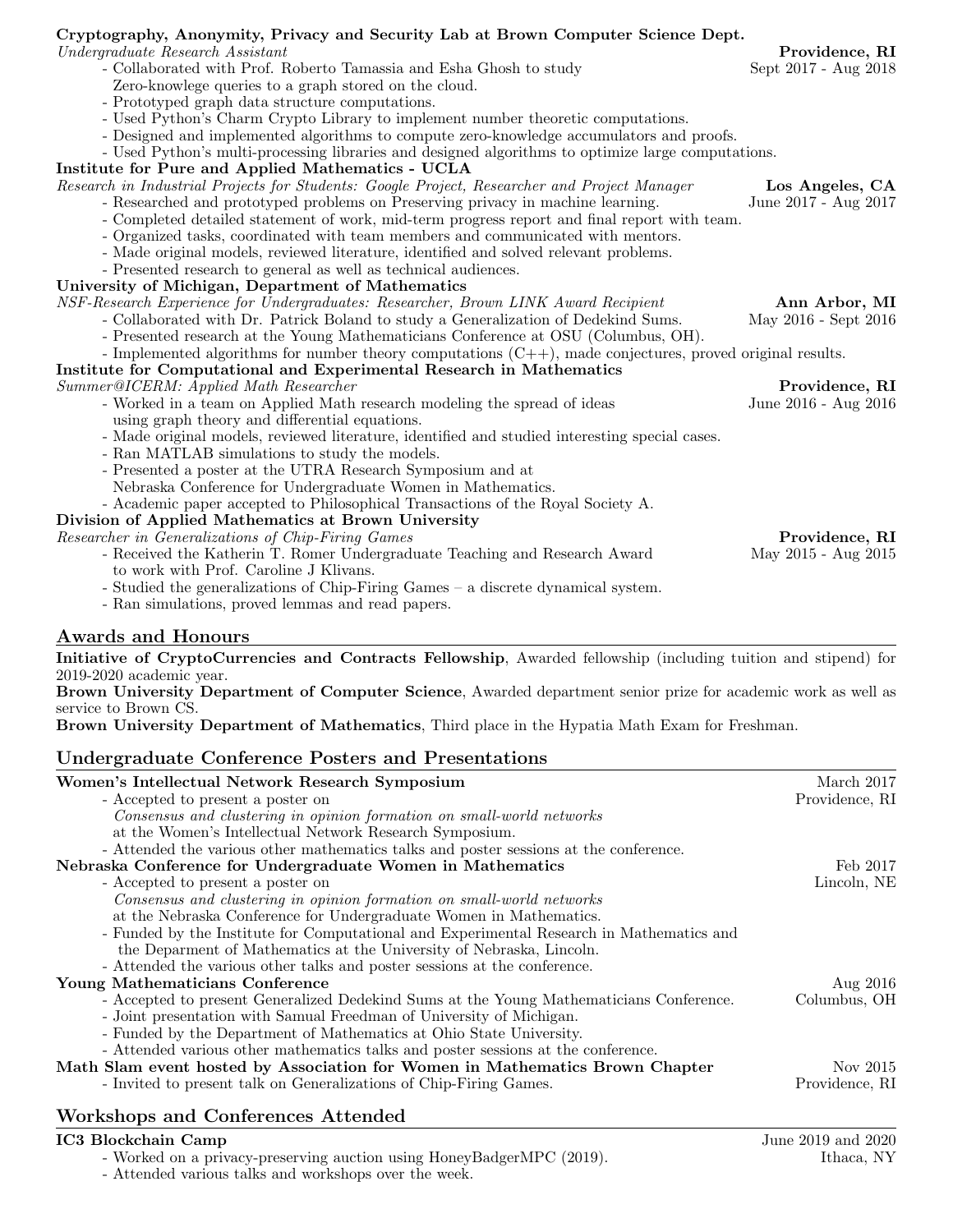| ACM SIGSAC Conference on Computer and Communications Security<br>- Presented conference talk on SEEMless.                                                                                                                                                                                                                                        | Nov 2019<br>London, UK                      |
|--------------------------------------------------------------------------------------------------------------------------------------------------------------------------------------------------------------------------------------------------------------------------------------------------------------------------------------------------|---------------------------------------------|
| - Received conference student scholarship.<br>Symposium on the Theory of Computing<br>- Attended various mentoring lunches, talks and workshops.<br>- Funded by Prof. Elaine Shi and TCS Women.                                                                                                                                                  | June 2019<br>Phoenix, AZ                    |
| <b>Grace Hopper Convention</b><br>- Selected to attend the conference to help recruit women for Cornell's PhD program.<br>- Attended various technical and non-technical lectures, and workshops.<br>- Funded by Cornell University, Department of Computer Science.<br>DIMACS/Northeast Big Data Hub Workshop on                                | Oct 2018<br>Houston, TX                     |
| Overcoming Barriers to Data Sharing including Privacy and Fairness<br>- Attended two day workshop on private data sharing and differential privacy.<br>- Funded by the workshop.                                                                                                                                                                 | Oct 2017<br>Piscataway, NJ                  |
| <b>Graduate Research Opportunities for Women</b><br>- Selected to attend the two day conference to encourage women in<br>mathematics to consider future opportunities.<br>- The conference featured lectures, research talks and panels from faculty at various universities.<br>- Funded by Northwestern University, Department of Mathematics. | Oct 2017<br>Chicago, IL                     |
| <b>Research Visits</b>                                                                                                                                                                                                                                                                                                                           |                                             |
| Microsoft Research<br>- Made a week long research visit to collaborate on SEEMless.<br>Teaching                                                                                                                                                                                                                                                  | November 2018<br>Redmond, WA                |
| Cornell University, Department of Computer Science<br>Graduate Teaching Assistant<br>- Systems Security                                                                                                                                                                                                                                          | Ithaca, NY<br>Aug 2020 - Present            |
| Held guest lectures, wrote assignments and rubrics, graded and helped with logistics.<br>- Blockchains, Cryptocurrencies, and Smart Contracts                                                                                                                                                                                                    | Jan 2019 - May 2019                         |
| Worked on stencil code, assignments, rubrics and grading, held office hours, managed logistics.<br>- Security and Privacy Concepts in the Wild<br>Wrote assignments and rubrics, held office hours, managed logistics, graded exams.                                                                                                             | Aug 2018 - Dec 2018                         |
| Brown University, School of Professional Studies<br><i>Executive Masters in Cybersecurity, Teaching Assistant</i><br>- Applied Cryptography and Data Privacy<br>Created lecture content, wrote assignments, conducted in-class discussions,                                                                                                      | Providence, RI<br>March 2018 - Aug 2018     |
| graded assignments.<br>- Advanced Topics in Computer Security<br>Created lecture content, wrote assignments, conducted in-class discussions,                                                                                                                                                                                                     | March 2018 - Aug 2018                       |
| graded assignments, created a web portal to access a Windows VM using<br>Google Cloud Compute and Windows Server 2016.<br>Brown University, Dept. of Mathematics and Dept. of Computer Science                                                                                                                                                   |                                             |
| Undergraduate Teaching Assistant<br>- Computer Systems Security<br>Graded, held office hours, made assignments and in-class demos.                                                                                                                                                                                                               | Providence, RI<br>March 2018 - May $2018\,$ |
| - Abstract Algebra                                                                                                                                                                                                                                                                                                                               | Sept 2015 - Dec 2015                        |
| Graded for algebra course covering groups, rings and fields.<br>- Discrete Structures and Probability                                                                                                                                                                                                                                            | Jan 2015 - May 2015                         |
| Graded, wrote up solutions and held office hours.<br>- "How Big is Infinity? And other questions" and "Fundamentals for Calculus"<br>Graded, wrote up solutions, held office hours and lectured.                                                                                                                                                 | <b>July 2014</b>                            |
| Brown University, Science Center<br><b>ETEXWorkshop</b> Leader<br>- Designed curriculum, created lesson plans and led workshops on IATFX.                                                                                                                                                                                                        | Providence, RI<br>Jan 2014 - Dec 2019       |
| <b>Selected Coursework</b>                                                                                                                                                                                                                                                                                                                       |                                             |

#### $\bf{Graduate} \color{black}$  . Thaca,  $\bf{NY}$

Computer Science: Advanced Systems, Cryptography, Designing Secure Cryptography, Blockchains, Programming Languages.

#### Undergraduate Providence, RI

Computer Science: Discrete Structures and Probability, Logic for Systems, Computer Systems, Computer Systems Security (with Lab), Artificial Intelligence, Programming Languages, Theory of Computation.

Mathematics: Abstract Algebra (including Galois Theory, Representation Theory), Analysis (including measure theory), Cryptography, Topology, Probability, Graph Theory, Geometry, (graduate:) Manifolds, Number Theory.

#### Selected Projects

Python: Implemented a blockchain, a SAT solver, Chip-Firing algorithms, binary decision diagrams, Neural Network,  $\alpha$ - $\beta$ Pruning.